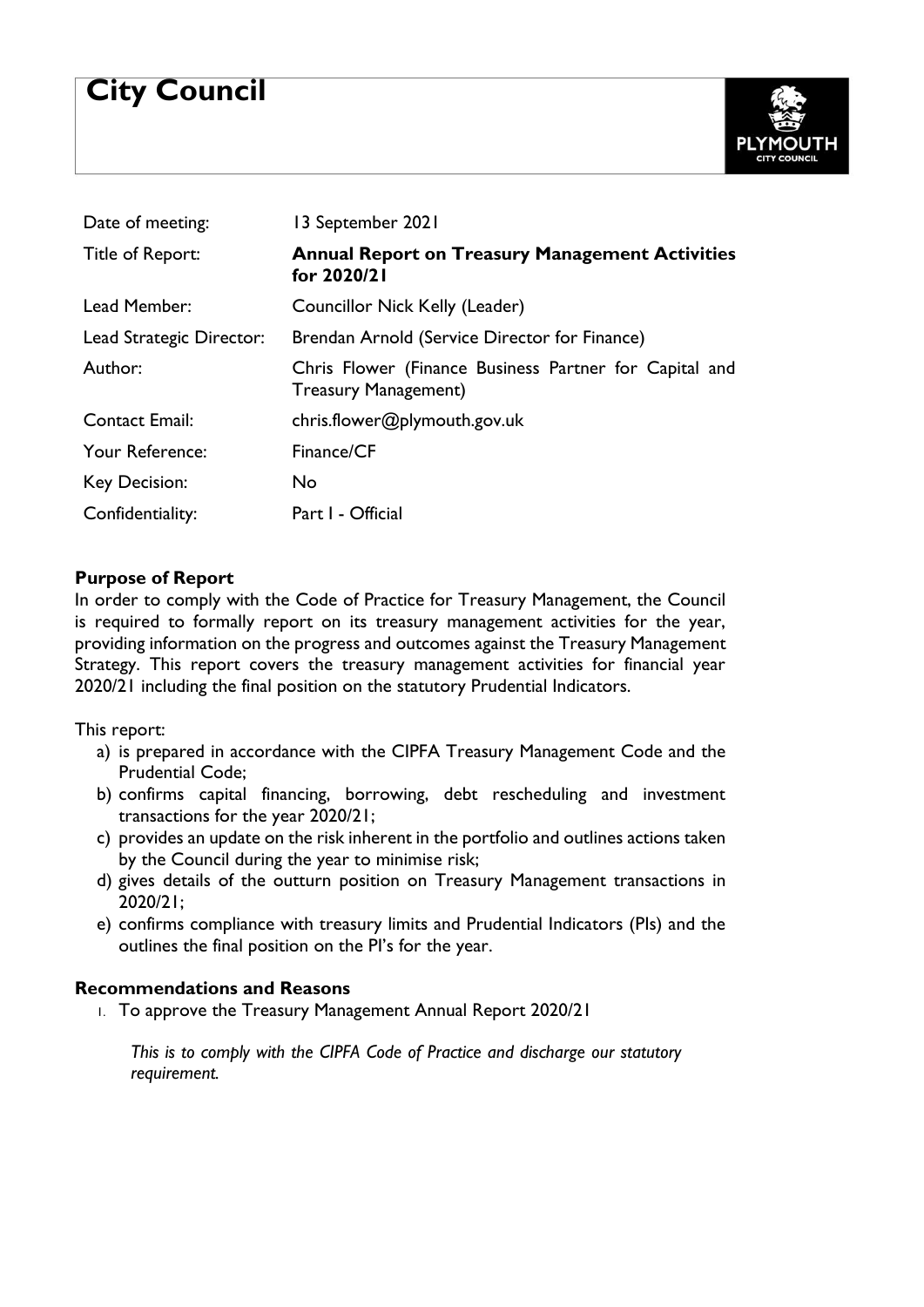## **Alternative options considered and rejected**

None - it is requirement to report to Council on the treasury management activities for the year.

#### **Relevance to the Corporate Plan and/or the Plymouth Plan**

Effective financial management is fundamental to the delivery of corporate improvement priorities. Treasury Management activity has a significant impact on the Council's activity both in revenue budget terms and capital investment and is a key factor in facilitating the delivery against a number of corporate priorities.

#### **Implications for the Medium Term Financial Plan and Resource Implications:**

Into the medium and longer term the Council is facing significant pressures due to the national economic situation, which has led to a reduction in resources for local authorities over the Government's latest spending period. Effective Treasury Management will be essential in ensuring the Council's cash flows are used to effectively support the challenges ahead.

#### **Carbon Footprint (Environmental) Implications:**

In 2020/21 the Council invested £5m into the Public Sector Social Impact Fund to invest in carbon reduction projects.

#### **Other Implications: e.g. Health and Safety, Risk Management, Child Poverty:**

*\* When considering these proposals members have a responsibility to ensure they give due regard to the Council's duty to promote equality of opportunity, eliminate unlawful discrimination and promote good relations between people who share protected characteristics under the Equalities Act and those who do not.*

There is an inherent risk to any Treasury Management activity. The Council continues to manage this risk by ensuring all investments are undertaken in accordance with the approved investment strategy, and keeping the counterparty list under constant review.

#### **Appendices**

*\*Add rows as required to box below*

|   | <b>Ref. Title of Appendix</b> | <b>Exemption Paragraph Number (if applic</b><br>If some/all of the information is confidential, you must indi<br>why it is not for publication by virtue of Part 1 of Schedule<br>of the Local Government Act 1972 by ticking the relevant |  |  |  |  |  |  |
|---|-------------------------------|--------------------------------------------------------------------------------------------------------------------------------------------------------------------------------------------------------------------------------------------|--|--|--|--|--|--|
|   |                               |                                                                                                                                                                                                                                            |  |  |  |  |  |  |
|   |                               |                                                                                                                                                                                                                                            |  |  |  |  |  |  |
| В |                               |                                                                                                                                                                                                                                            |  |  |  |  |  |  |

#### **Background papers:**

*\*Add rows as required to box below*

*Please list all unpublished, background papers relevant to the decision in the table below. Background papers are unpublished works, relied on to a material extent in preparing the report, which disclose facts or matters on which the report or an important part of the work is based.*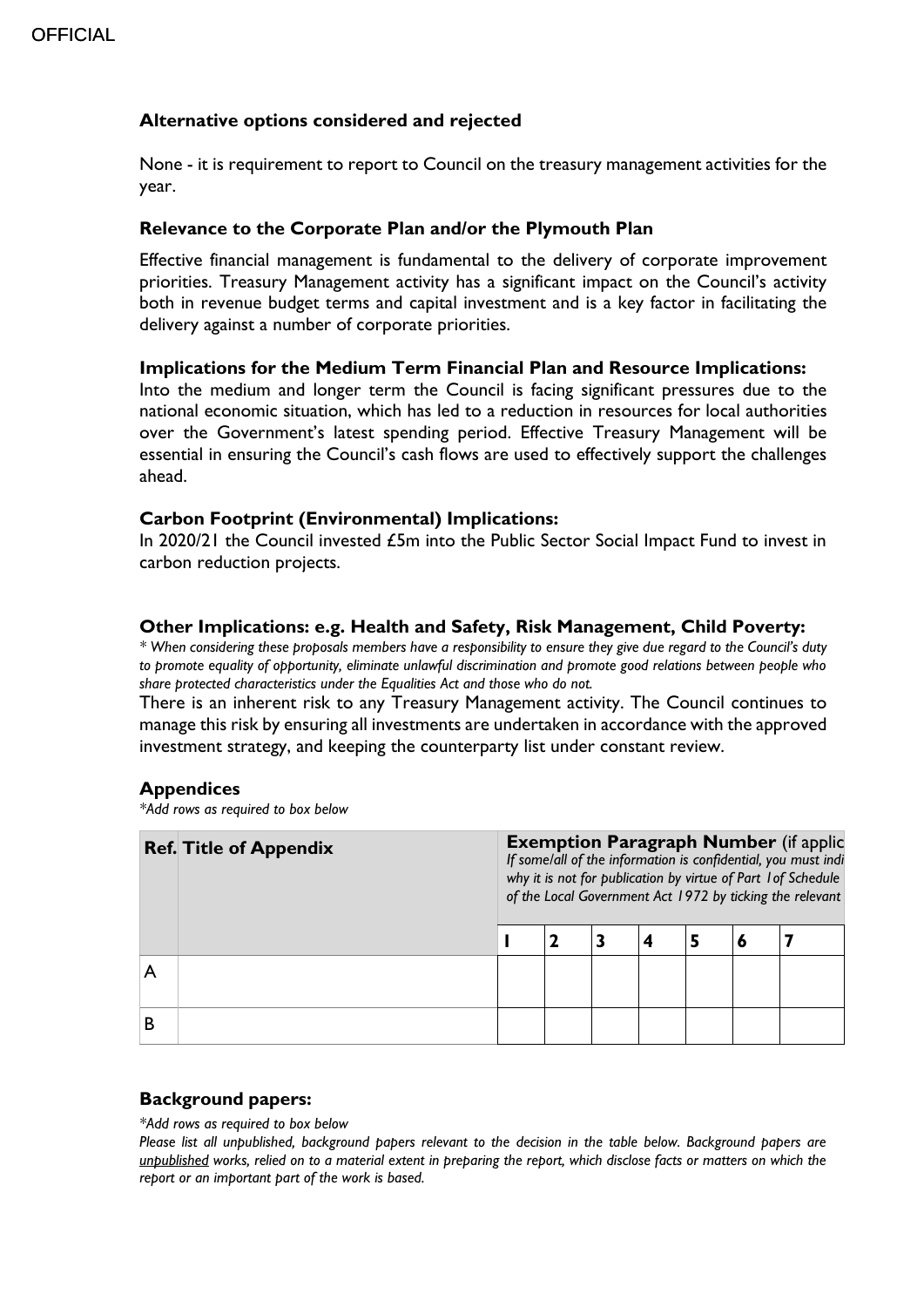| Title of any background paper(s)                                      |  | <b>Exemption Paragraph Number</b> (if applicable)<br>If some/all of the information is confidential, you must indicate why<br>it is not for publication by virtue of Part 1 of Schedule 12A of the<br>Local Government Act 1972 by ticking the relevant box. |  |   |  |   |  |
|-----------------------------------------------------------------------|--|--------------------------------------------------------------------------------------------------------------------------------------------------------------------------------------------------------------------------------------------------------------|--|---|--|---|--|
|                                                                       |  |                                                                                                                                                                                                                                                              |  | 4 |  | O |  |
| Treasury Management Strategy<br>report to<br>Council 24 February 2020 |  |                                                                                                                                                                                                                                                              |  |   |  |   |  |
|                                                                       |  |                                                                                                                                                                                                                                                              |  |   |  |   |  |

## **Sign off:**

| Fin                                                                                                                                                                                        | pl.21.<br>22.48 |  |  | Mon<br>Off | LS/36<br>954/A<br>C/12/<br>7/21 | HR |  | Asset<br>s |  | Strat<br>Proc |  |
|--------------------------------------------------------------------------------------------------------------------------------------------------------------------------------------------|-----------------|--|--|------------|---------------------------------|----|--|------------|--|---------------|--|
| Originating Senior Leadership Team member: Brendan Arnold (Service Director for Finance)<br>Please confirm the Strategic Director(s) has agreed the report? Yes<br>Date agreed: 09/07/2021 |                 |  |  |            |                                 |    |  |            |  |               |  |
| Cabinet Member approval: Councillor Nick Kelly (Leader) approved by email                                                                                                                  |                 |  |  |            |                                 |    |  |            |  |               |  |
| Date approved: 14/07/2020                                                                                                                                                                  |                 |  |  |            |                                 |    |  |            |  |               |  |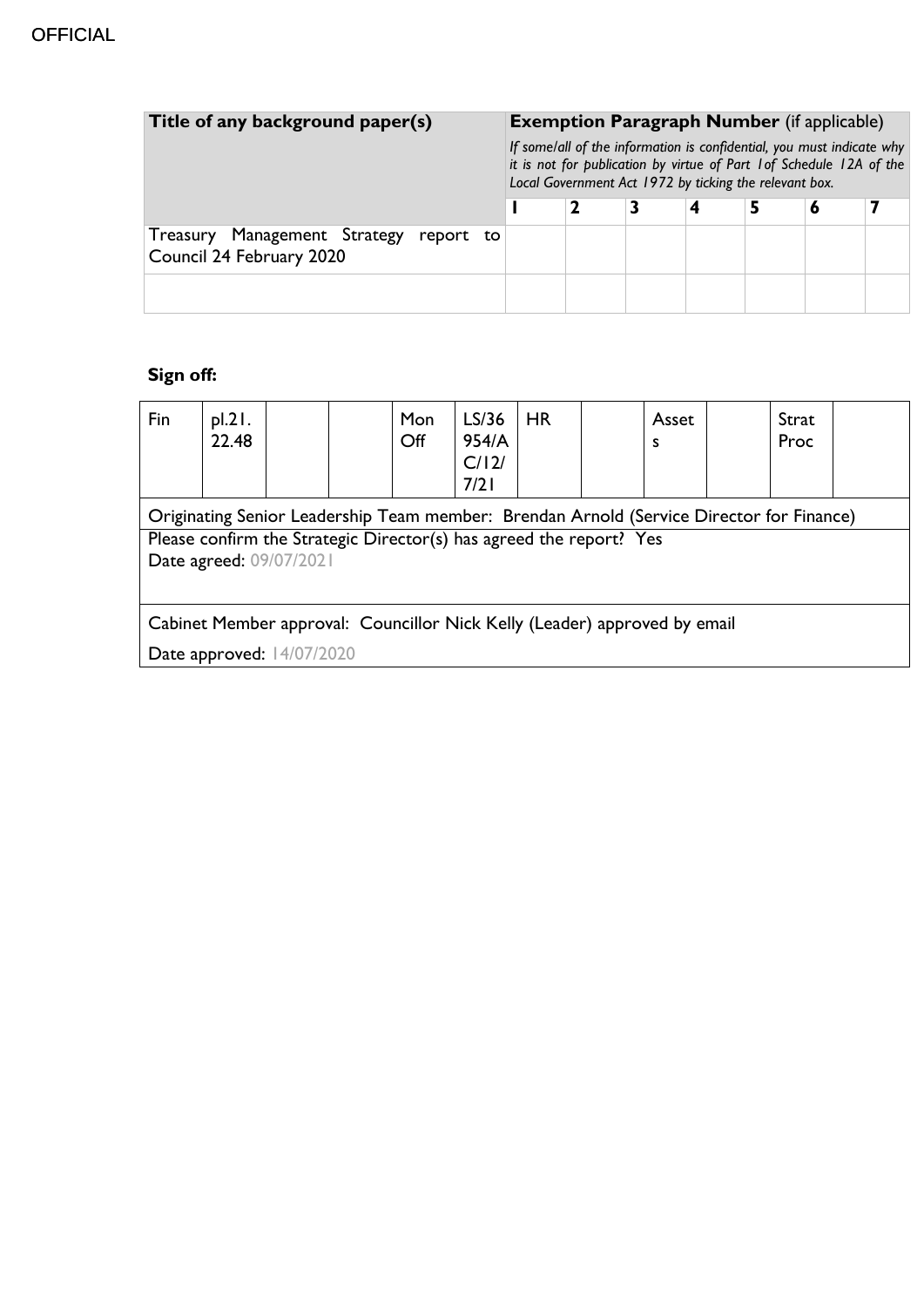## **Annual Report on Treasury Management Activities for 2020/21**

## **Executive Summary**

The Chartered Institute of Public Finance and Accountancy's Treasury Management in the Public Services: Code of Practice (the CIPFA Code) requires the Council to report on the performance of the treasury management function after the financial year end. The approval of this report has been delegated to the Governance and Audit Committee to approve.

The Council's Treasury Management Strategy for 2020/21 was approved by Council on 24 February 2020. The Council has borrowed and invested substantial sums of money and is therefore exposed to financial risks including the loss of invested funds and the revenue effect of changing interest rates. The successful identification, monitoring and control of risk are therefore central to the Council's treasury management strategy.

**Borrowing:** At 31 March 2021 the Council held £600m (see table 2) of borrowing which was a decrease of £3m on 2019/20. Included in the borrowing is £463m of short term borrowing which the Council borrows from other local authorities at a very low rates on 3-12 month terms.

There is an Interest Rate Risk from holding large amounts of short term borrowing as interest rates could rise and increase the cost of borrowing. The Council reviews the risks on a regular basis and in April 2020 it took out an Interest Rates Swap that fixes the borrowing rate of £75m for twenty years.

**Investments:** At 31 March 2021the Council held £97m of cash and investments (see table 3) which was a decrease of £9m on 2019/20.

**Treasury Management Outturn:** The Council had an underspend of £3.602m (see table 4) for the year ended 31 March 2021. Most of the underspend came from the dramatic drop in interest rates following the Covid19 pandemic and the fall in the financial markets. During the year the Council has been able to borrow at very low interest rates. The Council also made savings from reduced borrowing caused by the Covid19 lockdown where capital projects had to stop working or reduce working for a period of time.

**Prudential Indicator**s: The Council meet all of the prudential indicators set in the Treasury Management Strategy 2020/21.

#### **Introduction**

Treasury risk management at the Council is conducted within the framework of the Chartered Institute of Public Finance and Accountancy's Treasury Management in the Public Services: Code of Practice 2017 Edition (the CIPFA Code). This requires the Council to approve a treasury management strategy before the start of each financial year and, as a minimum, a half-year and annual treasury outturn report. This report fulfils the Authority's legal obligation under the Local Government Act 2003 to have regard to the CIPFA Code.

The 2017 Prudential Code includes a requirement for local authorities to provide a Capital Strategy, a summary document approved by full Council covering capital expenditure and financing, treasury management and non-treasury investments. The Council's Capital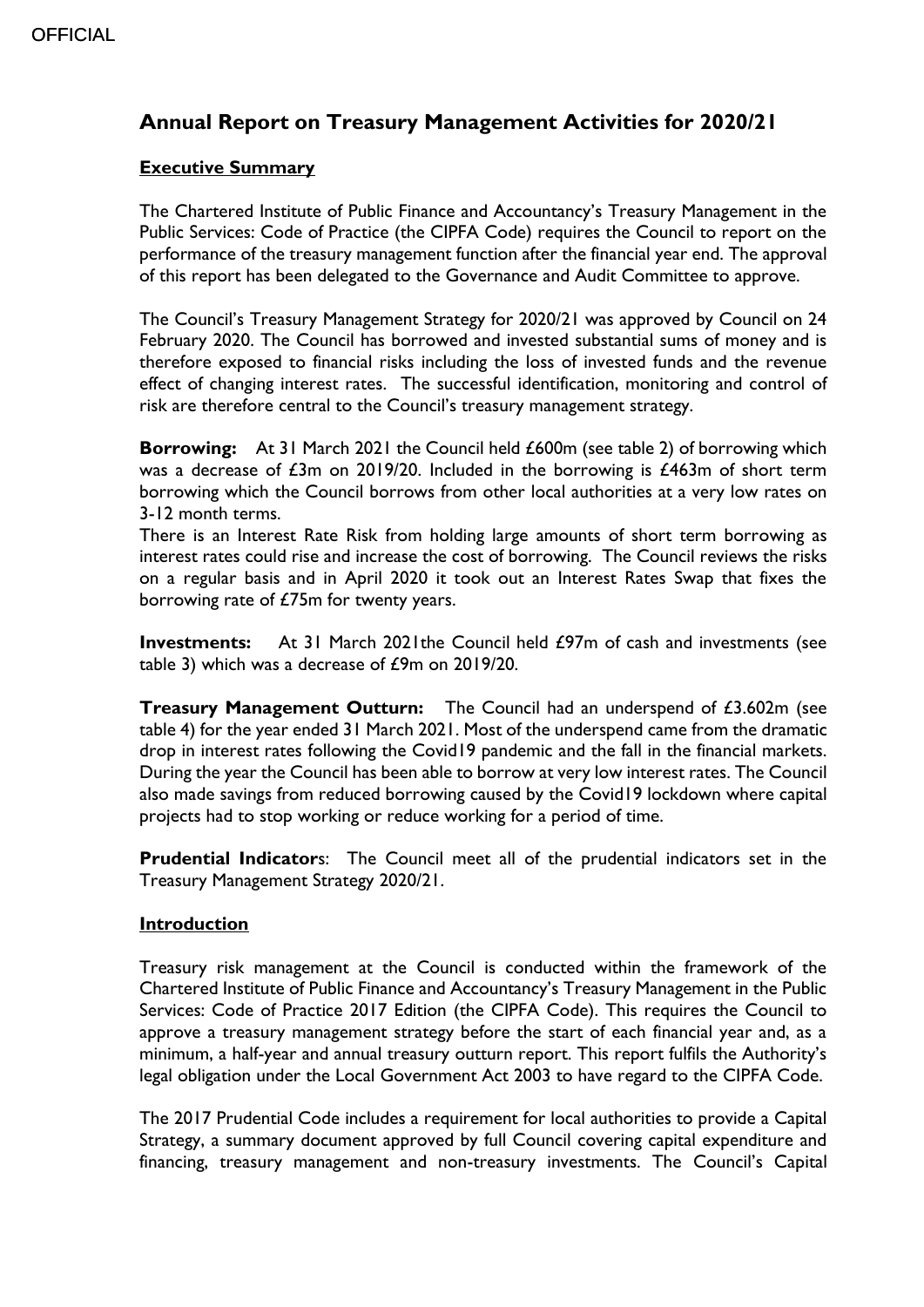Strategy, complying with CIPFA's requirement, was approved by full Council on 24 February 2020.

## **External Context**

**Economic background** (as at June 2021): Economic resurgence from coronavirus pandemic continued to dominate the first quarter of the financial year. In the biggest inoculation programme the country has ever undertaken, over 44 million people in the UK had received their first dose of a COVID-19 vaccine with 32 million also having a second dose.

The Bank of England (BoE) held Bank Rate at 0.1% throughout the period and maintained its Quantitative Easing programme at £895 billion, unchanged since the November 2020 meeting. In its June 2021 policy announcement, the BoE expected the economy to experience a temporary period of strong GDP growth and above-target CPI inflation, after which growth and inflation is expected to fall back. There were, however, two-sided risks around this central path, and it is possible that near-term upward pressure on prices could prove somewhat larger than expected. The Bank's Monetary Policy Committee does not intend to tighten monetary policy at least until there is clear evidence that significant progress is being made in eliminating spare capacity and achieving the 2% inflation target sustainably.

Government initiatives continued to support the economy over the quarter, following the range of measures announced by the Chancellor in the 2021 Budget, which included extending the furlough (Coronavirus Job Retention) scheme until September 2021.

The latest labour market data showed that in the three months to April 2021 the unemployment rate fell to 4.7%, although it is likely that labour market slack has remained higher than implied by this measure. Some individuals stopped looking for work during the pandemic and were therefore recorded as inactive. There is uncertainty around how many of these individuals will resume their search for a job, and when. Latest data showed growth in average total pay (including bonuses) and regular pay (excluding bonuses) among employees was 5.6% for the three months February to April 2021. The seemingly high growth partly reflected a base effect from a decline in average pay in the spring of last year, associated with the reduced pay of employees on the furlough scheme.

Annual CPI inflation rose to 2.1% in May on the back of base effects in spring 2020 and partly due to higher energy and commodity prices and supply-side bottlenecks. The BoE expects inflation to exceed 3% for a temporary period. The ONS' preferred measure of CPIH which includes owner-occupied housing was also 2.1% year/year, marginally higher than expectations.

The reimposition of restrictions on activity in the first quarter of calendar 2021 year resulted in GDP falling 1.6% in Q1. GDP growth was strong in April at 2.3% with the partial easing of restrictions on non-essential retail and outdoor hospitality. Housing market activity remained strong, aided by the extension of the stamp duty threshold and an increase in mortgage approvals for house purchases.

The US economy rebounded by 4.3% in Q4 2020 (Oct-Dec) and then an even stronger 6.4%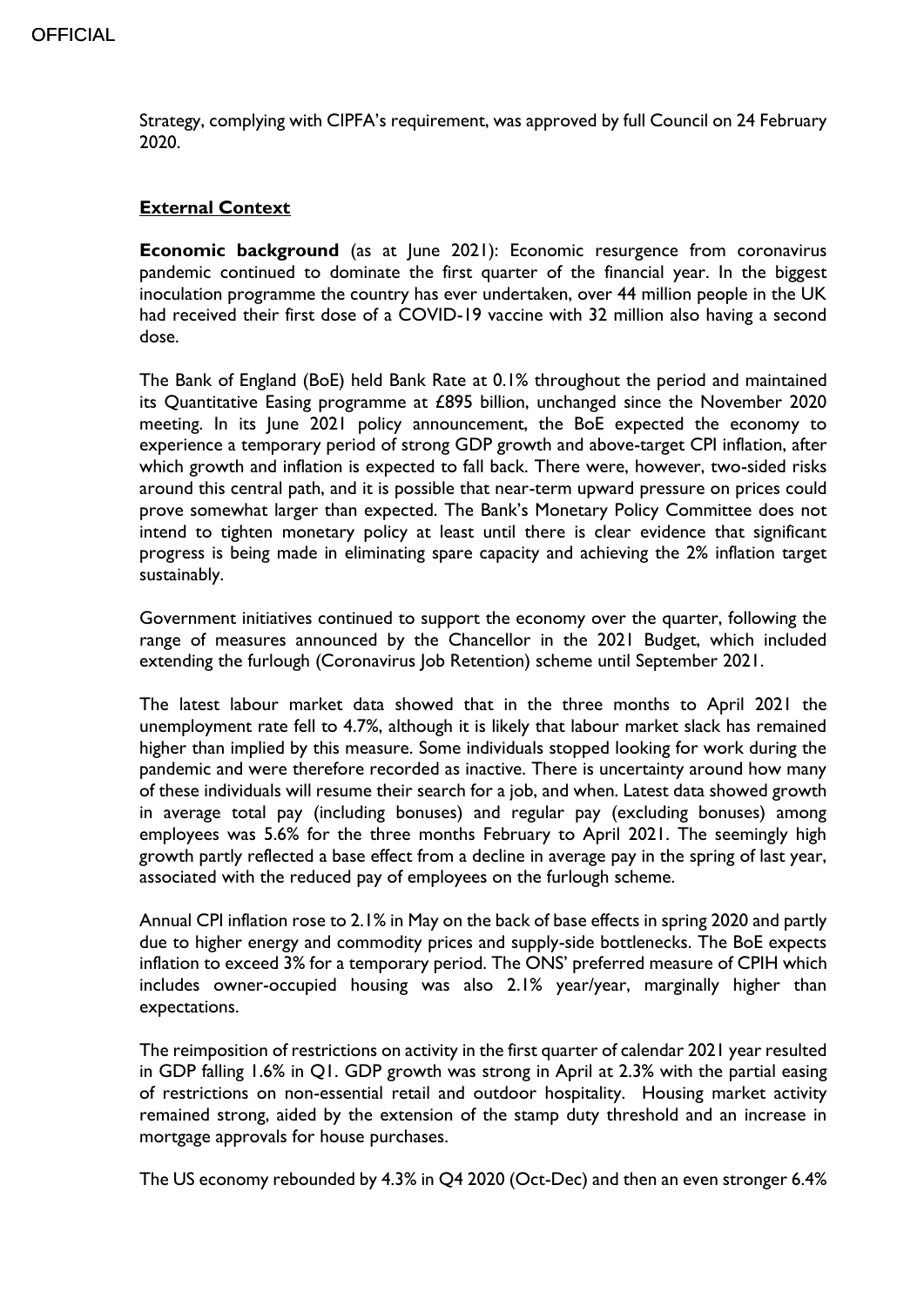in Q1 as the recovery continued to be fuelled by \$5 trillion worth of pandemic stimulus packages. The Federal Reserve maintained its main interest rate at between 0% and 0.25% over the period.

The European Central Bank maintained its base rate at 0%, deposit rate at -0.5%, and asset purchase scheme at €1.85 trillion.

**Financial markets:** Ongoing monetary and fiscal stimulus together with improving economic growth prospects and successful vaccine rollout programmes continued to boost equity markets over the period. The Dow Jones reached a record high during the period while the UK-focused FTSE 250 index was back above pre-pandemic levels and the more internationally focused FTSE 100 had recouped around three-quarters of 2020 losses.

Inflation worries continued during the period but declines in bond yields between April and June suggest bond markets may be expecting any general price increases to be less severe, or more transitory, that was previously thought.

The 5-year UK benchmark gilt yield began the financial year at 0.36% before declining to 0.32% by the end of June 2021. Over the same period the 10-year gilt yield fell from 0.80% to 0.71%, despite jumping to 0.90% in May. The 20-year yield declined from 1.31% to 1.21%.

1-month, 3-month and 12-month SONIA bid rates averaged 0.03%, 0.02% and 0.15% respectively over the period.

**Credit review:** Credit default swap spreads were relatively flat over the period and remain only slightly above their pre-pandemic levels. The gap in spreads between UK ringfenced and non-ringfenced entities remained, and Santander UK remained an outlier compared to the other ringfenced/retail banks. At the end of June, Santander UK was trading the highest at 52bps and Standard Chartered the lowest at 31bps. The other ringfenced banks were trading between 32 and 34bps while Nationwide Building Society was 38bps.

There were only a small number of credit rating actions over the period. Fitch revised a number of Singaporean and Australian banks as well as Close Brothers to stable, and also upgraded Coventry Building Society to 'A' (from 'A-'). Towards the end of the period Fitch revised the United Kingdom's outlook to stable from negative.

S&P also revised some Australian banks to stable, as well as Transport for London, which a week or so later received a £1.08 billion bailout from the UK government. S&P also downgraded the long- and short-term ratings of DZ Bank (Germany) to A+ and A-1 from AA- and A-1+ respectively. In late June S&P took further rating actions, upwardly revising the outlooks for a number of UK and European banks from negative to stable, or in the case of Barclays and Nationwide from stable to positive.

The successful vaccine rollout programme is credit positive for the financial services sector in general, but there remains much uncertainty around the extent of the losses banks and building societies will suffer due to the economic slowdown which has resulted due to pandemic-related lockdowns and restrictions. The institutions and durations on the Authority's counterparty list recommended by treasury management advisors Arlingclose remain under constant review, but at the end of the period no changes had been made to the names on the list or the recommended maximum duration of 35 days.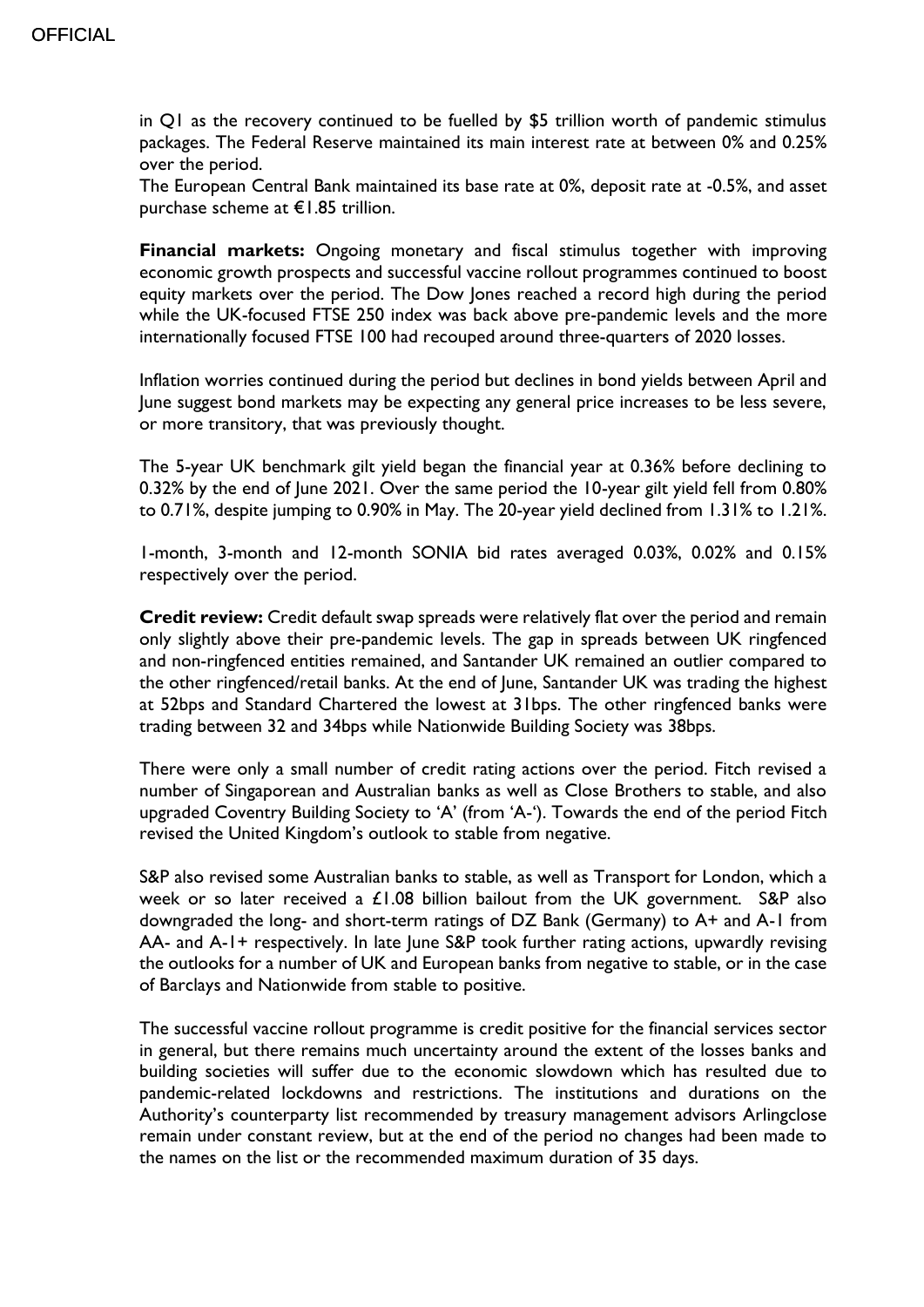## **Local Context**

On  $31<sup>st</sup>$  March 2021, the Council had net borrowing of £628m (see table 2) arising from its revenue and capital income and expenditure, a decrease of £12m on 31/03/2020. The underlying need to borrow for capital purposes is measured by the Capital Financing Requirement (CFR), while usable reserves and working capital are the underlying resources available for investment. These factors and the year-on-year change are summarised in table 1 below.

## **Table 1: Balance Sheet Summary**

|                                | 31/03/20<br><b>Actual</b><br>$\mathbf{f}$ m | 2020/21<br><b>Movement</b><br>$\mathbf{f}$ m | 31/03/21<br><b>Actual</b><br>$\mathbf{f}$ m |
|--------------------------------|---------------------------------------------|----------------------------------------------|---------------------------------------------|
| <b>General Fund CFR</b>        | 568                                         | $-3$                                         | 565                                         |
| Less: Other debt liabilities * | $-119$                                      | -6                                           | $-125$                                      |
| <b>Borrowing CFR</b>           | 449                                         | $-9$                                         | 440                                         |
| Less: Usable reserves          | $-60$                                       | $\Omega$                                     | $-60$                                       |
| Less: Working capital          | $-39$                                       | $-3$                                         | $-42$                                       |
| <b>Net borrowing</b>           | 350                                         | $-12$                                        | 338                                         |

*\* finance leases, PFI liabilities and transferred debt that form part of the Council's total debt.*

During the year, the CFR decreased due to a slowdown of the capital programme during the Covid lockdown restrictions and the Council received government grants is advance, which reduced the need to borrow. The Council has however, a five years forecast to increase the CFR in order to deliver capital programme investment in the City. The Council's net borrowing has decreased in the year as detailed in table 1 above.

## **Borrowing Update**

In November 2020 the Public Works Loan Board (PWLB) published its response to the consultation on 'Future Lending Terms'. From 26th November 2020 the margin on PWLB loans above gilt yields was reduced from 1.8% to 0.8% providing that the borrowing authority can confirm that it is not planning to purchase 'investment assets primarily for yield' in the current or next two financial years.

As part of the borrowing process authorities will now be required to submit more detailed capital expenditure plans with confirmation of the purpose of capital expenditure from the Section 151 Officer. Acceptable use of PWLB borrowing includes service delivery, housing, regeneration, preventative action, refinancing and treasury management.

The Council is not planning to purchase any investment assets primarily for yield within the next three years and so is able fully access the PWLB. The Council, however, can invest in commercial property in Plymouth as long as the main purpose is for regeneration, job creation or safeguarding jobs and other local improvement reasons.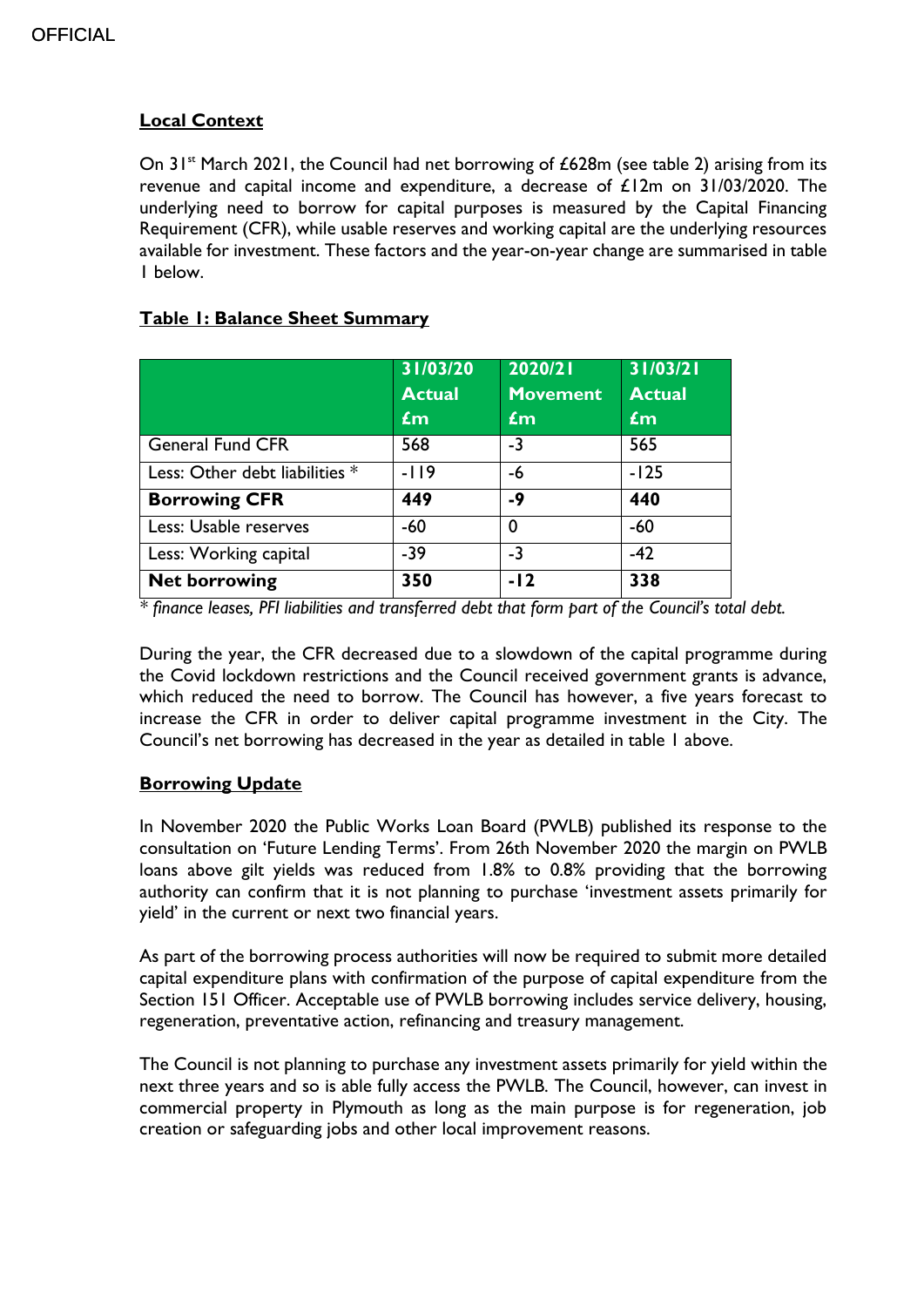Competitive market alternatives may or may not be available for authorities with or without access to the PWLB according to market circumstances. However, the financial strength of the individual authority and borrowing purpose will be scrutinised by commercial lenders and therefore this will affect the cost of borrowing for commercial loans or bonds.

#### **Borrowing Activity**

At  $31^{st}$  March 2021, the Council held £603m of loans, (a decrease of £3m on 31/03/2020 see table 2) as part of its strategy for funding previous years' capital programmes. See table 2 below.

Lower official interest rates have lowered the cost of short-term, temporary loans and investment returns from cash assets that can be used in lieu of borrowing. The Authority pursued its strategy of keeping borrowing and investments below their underlying levels, sometimes known as internal borrowing, in order to reduce risk and keep interest costs low.

The Council's main objective when borrowing has been to strike an appropriate balance between securing low interest costs and achieving cost certainty over the period for which funds are required, with flexibility to renegotiate loans should the Council's long-term plans change being a secondary objective.

#### **Interest Rate Swap**

The Council has £463m of short term borrowing which it borrows from other local authorities at a very low rates on 3-12 month terms. The Council has an Interest Rates Risk (the risk that interest rates may go up). If interest rates increase by 1% it would cost the Council £4.63m additional interest on its revenue budget.

The Council has been reviewing the Interest Rate Risk on a regular basis and it has taken actions to mitigate some of this risk.

To Hedge against this risk the Council took out an Interest Rate Swap in April 2020 for £75m at a fixed rates of 0.56% for 20 years.

The interest rate swap is a contract where one party swaps a variable rate payment stream (the Council's short term borrowing) with the other party's fixed rate payments (the Bank).

The Council is looking at further measures to mitigate the Interest Rate Risk in the future and it reviews the situation on a regular basis with advice from it Treasury Management advisors.

The treasury management position at 31st March 2021 and the change during the year is shown in Table 2 below.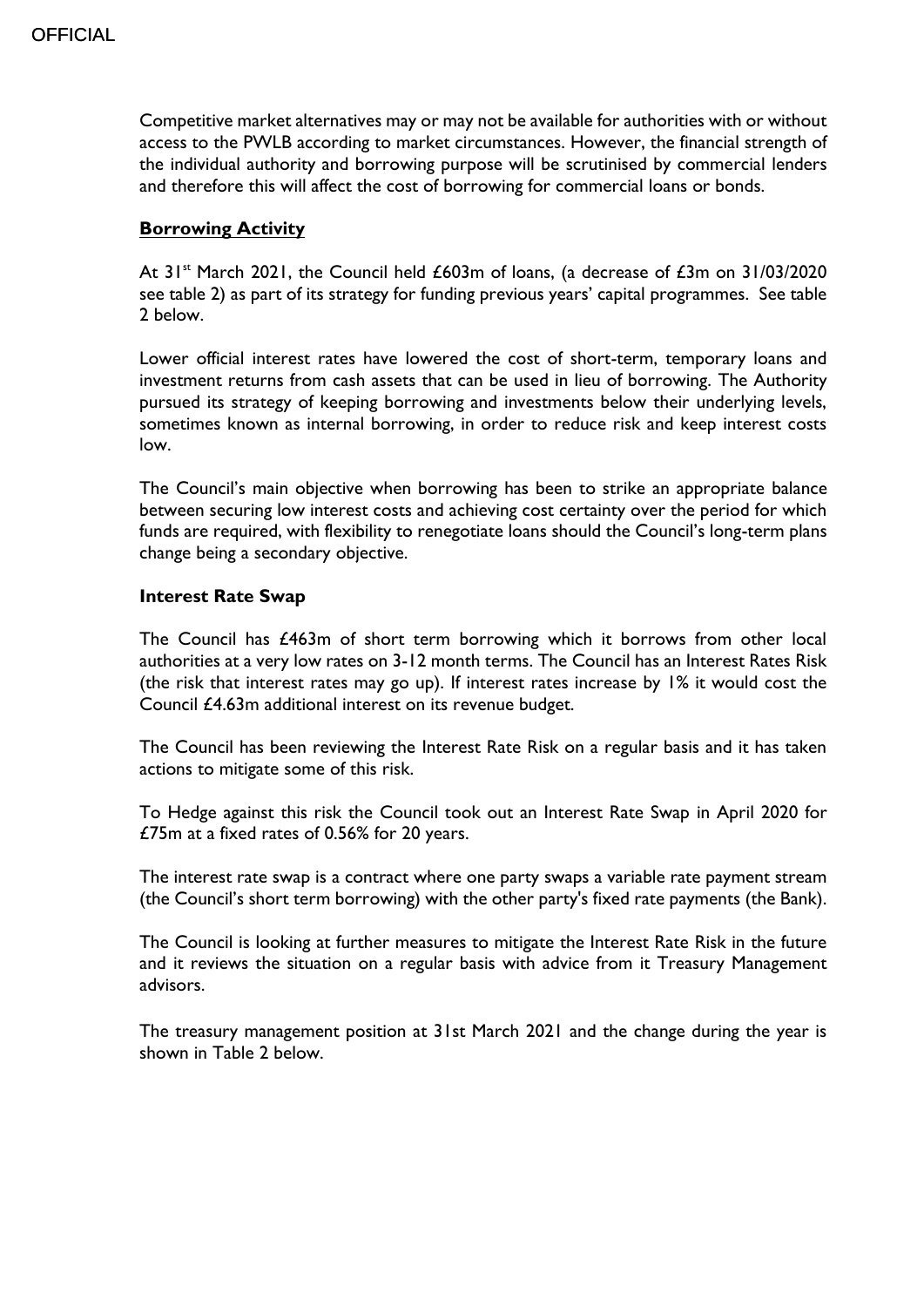|                                                | <b>Balance</b><br>on.<br>01/04/2020<br>$\mathbf{f}$ m | <b>Movement</b><br>$\mathbf{f}$ m | Balance on<br>31/03/2021<br>$\mathbf{f}$ m | Avg<br>Rate<br>% |
|------------------------------------------------|-------------------------------------------------------|-----------------------------------|--------------------------------------------|------------------|
| Public Works Loan Board                        | 44                                                    | 0                                 | 44                                         | 5.76%            |
| <b>Banks - LOBOs</b>                           | 66                                                    | 0                                 | 66                                         | 4.34%            |
| <b>Other Loans</b>                             | 28                                                    | $-1$                              | 27                                         |                  |
| <b>Short Term Borrowing</b>                    | 465                                                   | $-2$                              | 463                                        | 0.6%             |
| <b>TOTAL BORROWING</b>                         | 603                                                   | $-3$                              | 600                                        |                  |
| Other Long Term Liabilities                    | 119                                                   | 6                                 | 125                                        |                  |
| <b>TOTAL</b><br><b>EXTERNAL</b><br><b>DEBT</b> | 722                                                   | 3                                 | 725                                        |                  |
| <b>Less Total Investments</b><br>(see table 3) | $-106$                                                | $-9$                              | $-97$                                      |                  |
| <b>Net Borrowing</b>                           | 616                                                   | $-12$                             | 628                                        |                  |

## **Table 2: Borrowing Activity**

## **LOBO (Lender's Option Borrower's Option)**

The Council continues to hold £64m of LOBO loans where the lender has the option to propose an increase in the interest rate at set dates, following which the Council has the option to either accept the new rate or to repay the loan at no additional cost. No banks exercised their option during the year.

## **Municipal Bonds Agency (MBA):**

The MBA revised its standard loan terms and framework agreement. Guarantees for the debt of other borrowers are now proportional and limited and a requirement to make contribution loans in the event of a default by a borrower has been introduced. The agency has issued 5-year floating rate and 40-year fixed rate bonds in 2020, in both instances Lancashire County Council is the sole borrower and guarantor. A planned third bond issuance by Warrington Borough Council was withdrawn in early December after the reduction in PWLB borrowing rates.

If the Council intends future borrowing through the MBA, it will first ensure that it has thoroughly scrutinised the legal terms and conditions of the arrangement and is satisfied with them.

#### **UK Infrastructure Bank:**

In his March 2021 budget the Chancellor confirmed that a UK Infrastructure Bank will be set up with £4bn in lending earmarked for local authorities from the summer of 2021. Loans will be available at gilt yield plus 0.60%, 0.20% lower than the PWLB certainty rate.

A bidding process to access these loans is likely with a preference to projects likely to help the government meet its Net Zero emissions target. However, other "high value and complex economic infrastructure projects" may also be considered.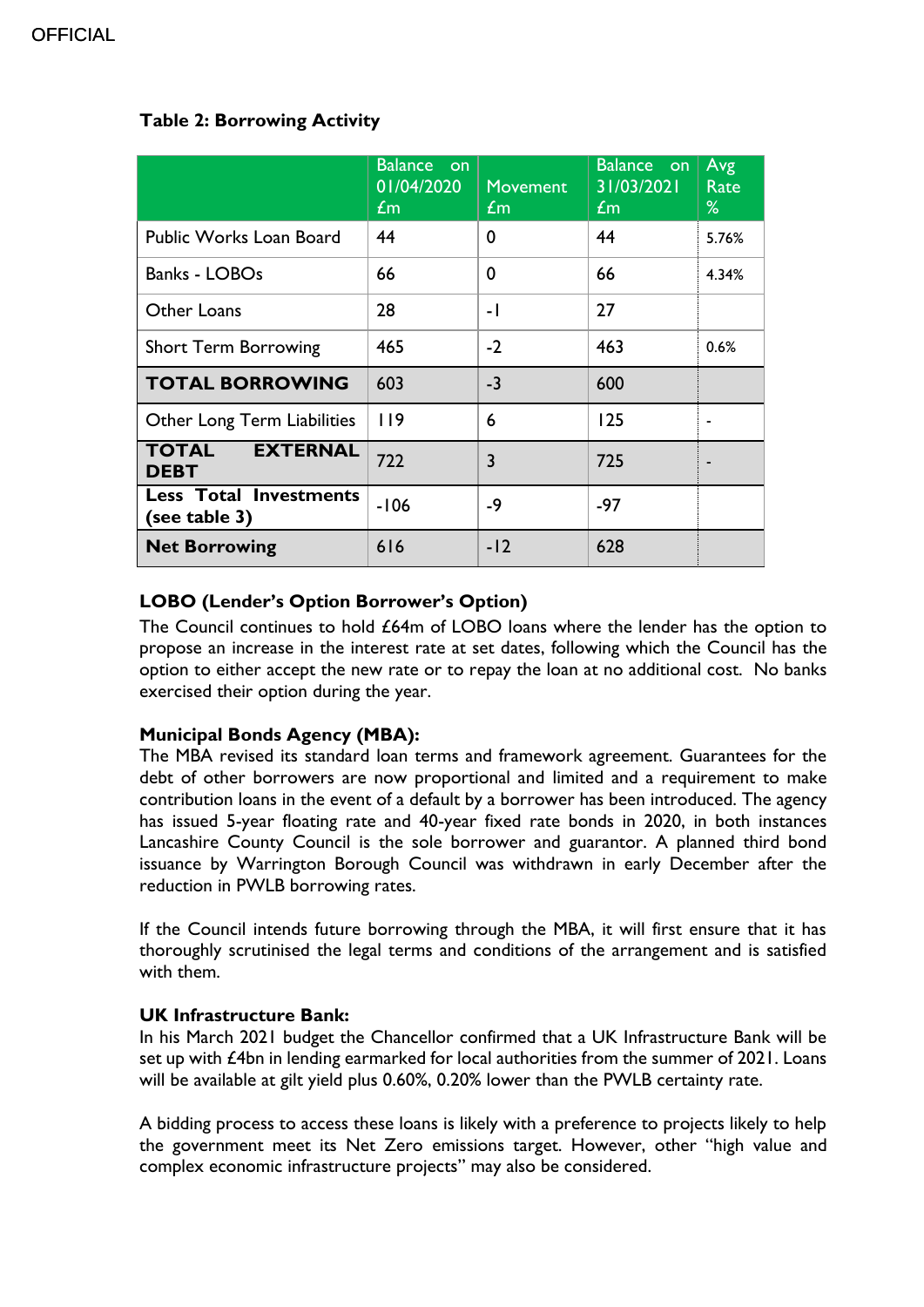#### **Other Long Term Liabilities**

Although not classified as borrowing, the Council has other capital finance from Private Finance Initiatives and Finance Leases etc. and as at  $31^{st}$  March 2021 this amounted to £125m. PFI and finance leases are other ways of financing capital however this is quite often more expensive and is paid over a number of years. The Council's current PFI debt will be repaid by 2040.

The liability for the PFI scheme has increased the requirement for finance and therefore we increased our Operational Boundary and Authorised limit to allow for this.

#### **Minimum Revenue Provision (MRP)**

MRP is a charge to the revenue budget that is made each year for monies to repay the Council's borrowing.

Under regulation 27 of the Local Authorities (Capital Finance and Accounting) (England) Regulations 2003 SI 2003/146, as amended, local authorities are required to charge to their revenue account, for each financial year, MRP for the cost of their unfinanced capital expenditure.

The Council uses the annuity method to calculate its MRP and spreads the cost of the borrowing over the economic life of the assets and this takes into account the time value of money.

#### **Investment Activity**

At the end of March 2020 the Council received central government funding to support small and medium businesses during the coronavirus pandemic through grant schemes. The Council has continued to receive various funding to support the local economy during the pandemic. These funds have been temporarily invested in short-dated, liquid instruments such as call accounts and Money Market Funds so that it was available to pay out as soon as it could.

The Council holds significant invested funds, representing income received in advance of expenditure plus balances and reserves held. During 2020/21 the Council's investment and cash balances ranged between £80 and £110 million due to timing differences between income and expenditure. The year-end investment position and the year-on-year change in show in table 3 below.

The Guidance on Local Government Investments in England gives priority to security and liquidity and the Council's aim is to achieve a yield commensurate with these principles.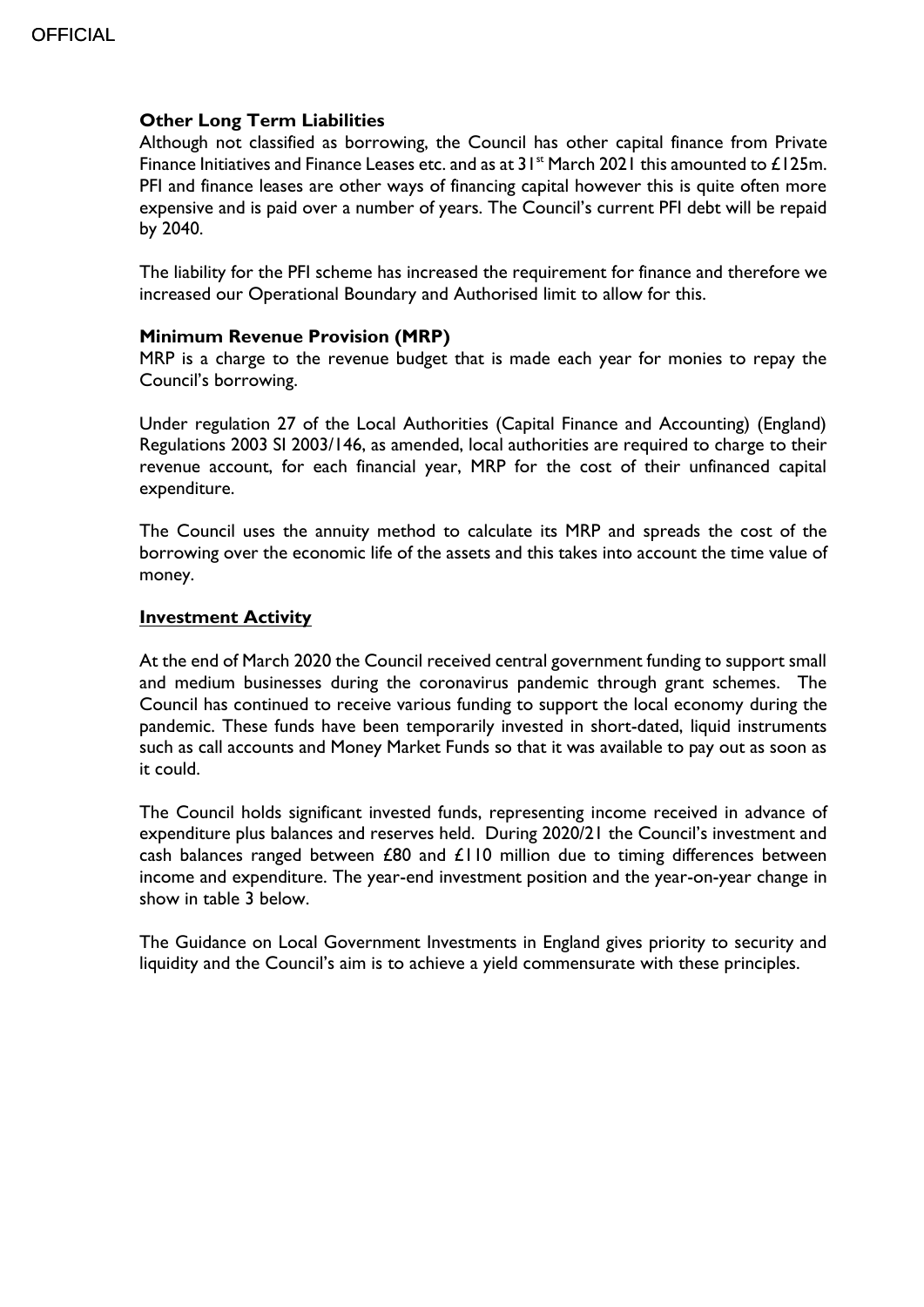| <b>Investments</b>                                            | <b>Balance</b> on<br>01/04/2020<br>$\pounds$ m | <b>Movement</b><br>$\mathbf{f}$ m | Balance on<br>30/03/2021<br>$\mathbf{f}$ m | Avg<br><b>Rate/Yield</b><br>$(\%)$ |
|---------------------------------------------------------------|------------------------------------------------|-----------------------------------|--------------------------------------------|------------------------------------|
| Short<br>term<br>(Banks)<br>Investments<br>and call accounts) | 18                                             | -6                                | 12                                         | 0.1%                               |
| Covered Bonds and<br>Loans                                    | $\mathbf 0$                                    | 0                                 | 0                                          |                                    |
| <b>Money Market Funds</b>                                     | 33                                             | $-3$                              | 30                                         | 0.1%                               |
| <b>Other Pooled Funds</b>                                     | 55                                             | 0                                 | 55                                         | 2.0%                               |
| <b>TOTAL</b><br><b>INVESTMENTS</b>                            | 106                                            | $-9$                              | 97                                         |                                    |
| Increase/ (Decrease)<br>in Investments £m                     |                                                |                                   | $-9$                                       |                                    |

## **Table 3: Investment Activity in 2019/20**

Both the CIPFA Code and government guidance require the Council to invest its funds prudently, and to have regard to the security and liquidity of its treasury investments before seeking the highest rate of return, or yield. The Council's objective when investing money is to strike an appropriate balance between risk and return, minimising the risk of incurring losses from defaults and the risk of receiving unsuitably low investment income.

#### **Externally Managed Pooled Funds:**

The Council continues to hold £55m invested in externally managed Pooled Funds (bond, equity, multi-asset and property) with the CCLA, Schroder and Fidelity and has generated a total return for the year of  $£1.093m$ . Investment income has been used to support services in year.

During the initial phase of the pandemic in March 2020, the sharp global financial falls affected the values of all investments. The falls in corporate bond and equity markets had a negative impact on the value of the Council's pooled fund holdings and was reflected in the 31st March 2020 fund valuations of £50.914m with most funds registering negative capital values over a 12 month period. Since March 2020 there has been improvement in market sentiment which is reflected in an increase in capital values of these short-dated, strategic bond, equity and multi-asset income funds in the Council's portfolio. The recovery in UK equities has lagged those of US and European markets.

As at 31 March 2021 the value of the pooled investments were £54.965m (nominal value £55.000m) so had recovered much of the losses sustained through the financial crash and are likely to continue to grow slowly as the economy continues to recover.

It should be noted that the capital value of the Council's Pooled Investment will fluctuate dependent on market conditions. Any unrealised capital losses will not have an impact on the revenue budget or General Fund. The capital value would only be realised if the funds were sold.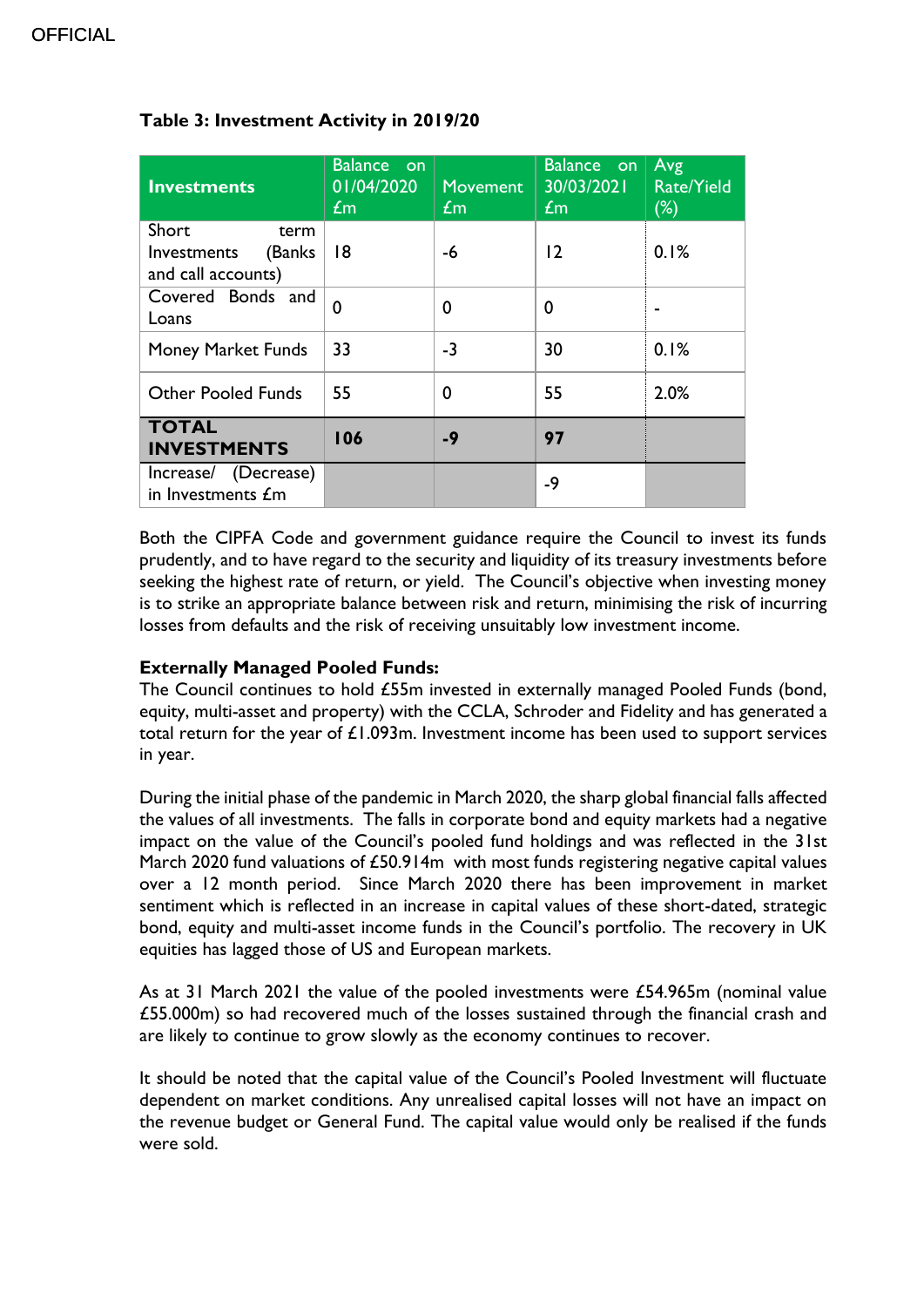The Pooled investments have no defined maturity date, but are available for withdrawal after a notice period. The Council continues to review regularly its investment in these funds together with advice from its Treasury Management advisors.

#### **Other Non-Treasury Holdings and Activity**

The definition of investments in CIPFA's revised Treasury Management Code now covers all the financial assets of the Council as well as other non-financial assets which the Authority holds primarily for financial return. This is replicated in the Investment Guidance of the Ministry of Housing, Communities and Local Government's (MHCLG), in which the definition of investments is further broadened to also include all such assets held partially for financial return.

The Council held £259m of direct property investment under its Regeneration and Property Fund.

These non-treasury investments generated £2.556m of investment income for the Council after taking account of direct costs, representing a net revenue return of 1.3% after allowing for payment to a void reserve and payment to a lifecycle maintenance reserve. The gross return is higher than the return earned on treasury investments but reflects the additional risks to the Council of holding such investments.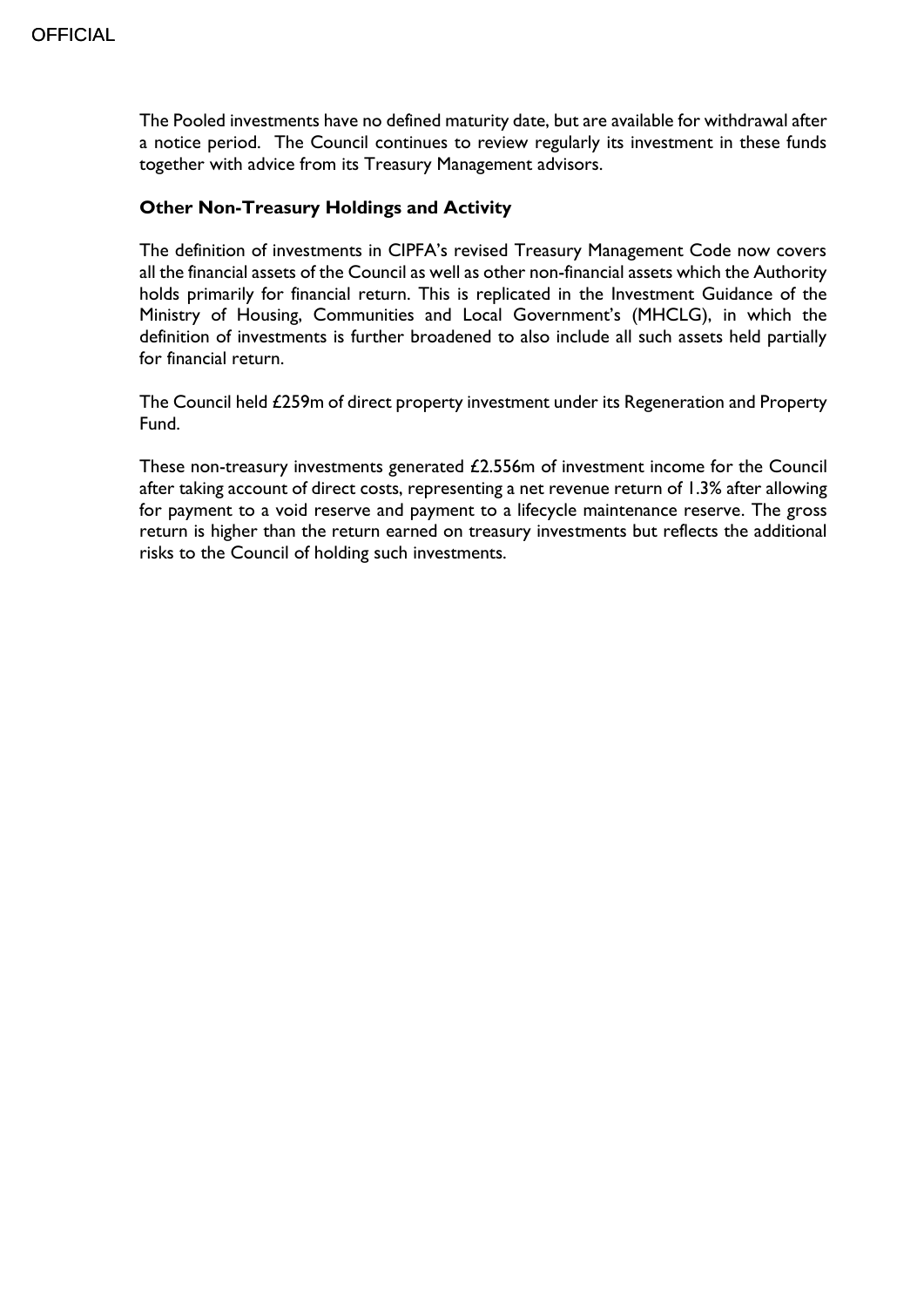## **OFFICIAL**

## **Treasury Management Outturn 2020/21**

|                                                                                          | 2020/21<br><b>Budget</b> | 2020/21<br><b>Outturn</b> | <b>Year End</b><br><b>Variance</b> |
|------------------------------------------------------------------------------------------|--------------------------|---------------------------|------------------------------------|
|                                                                                          | $\mathbf{f}$ m           | $\mathbf{f}$ m            | $\mathbf{f}$ m                     |
| Interest Payable                                                                         | 9.796                    |                           |                                    |
| LOBO and other long term loans                                                           |                          | 2.287                     |                                    |
| PWLB (Public Works Loan Board)                                                           |                          | 2.150                     |                                    |
| Temporary loans                                                                          |                          | 3.832                     |                                    |
| Other Interest and charges                                                               |                          | 0.088                     |                                    |
| Recharge to Departments for Unsupported<br>Borrowing (in accordance with business cases) | (14.000)                 | (14.450)                  |                                    |
| <b>Total Interest Payable</b>                                                            | (4.204)                  | (6.093)                   | (1.889)                            |
| <b>Interest Receivable</b>                                                               | (2.285)                  |                           |                                    |
| <b>Pool Funds</b>                                                                        |                          | (1.093)                   |                                    |
| Money Market Fund                                                                        |                          | (0.089)                   |                                    |
| Other Interest                                                                           |                          | (1.783)                   |                                    |
| <b>Total Interest Receivable</b>                                                         | (2.285)                  | (2.965)                   | (0.680)                            |
| <b>Other Payments</b>                                                                    | 0.288                    | 0.097                     |                                    |
| Debt Management                                                                          | 0.450                    | 0.507                     |                                    |
| <b>Amortised Premiums</b>                                                                | 0.650                    | 0.544                     |                                    |
| <b>Total Other Charges</b>                                                               | 1.388                    | 1.341                     | (0.047)                            |
| <b>Minimum Revenue Provision</b>                                                         | 16.766                   | 15.780                    | (0.986)                            |
| <b>TOTAL</b>                                                                             | 11.665                   | 8.063                     | (3.602)                            |

## **Table 4. Treasury Management Outturn Position 2020/21**

The Council's Treasury Management Outturn for the year was an underspend of £3.602m which has helped the Council balance the budget for 2020/21. The main savings have come from a dramatic fall in interest rates following the Covid pandemic and the worldwide financial crash. The Bank of England cut the bank rate to 0.1% and the Council has benefitted from the fall in the cost of borrowing of its £463m of short-term borrowing.

The Covid lockdown slowed the Council's capital programme, therefore reduced the amount of new borrowing that it had expected to take out, and therefore made further savings from loan repayments (Minimum Revenue Provision).

The Covid pandemic and financial crash affected the capital value of the Council's investments in pooled funds but these have recovered and we expect these to improve over the next 12 months as the global economy improves. Despite the fall in the value of these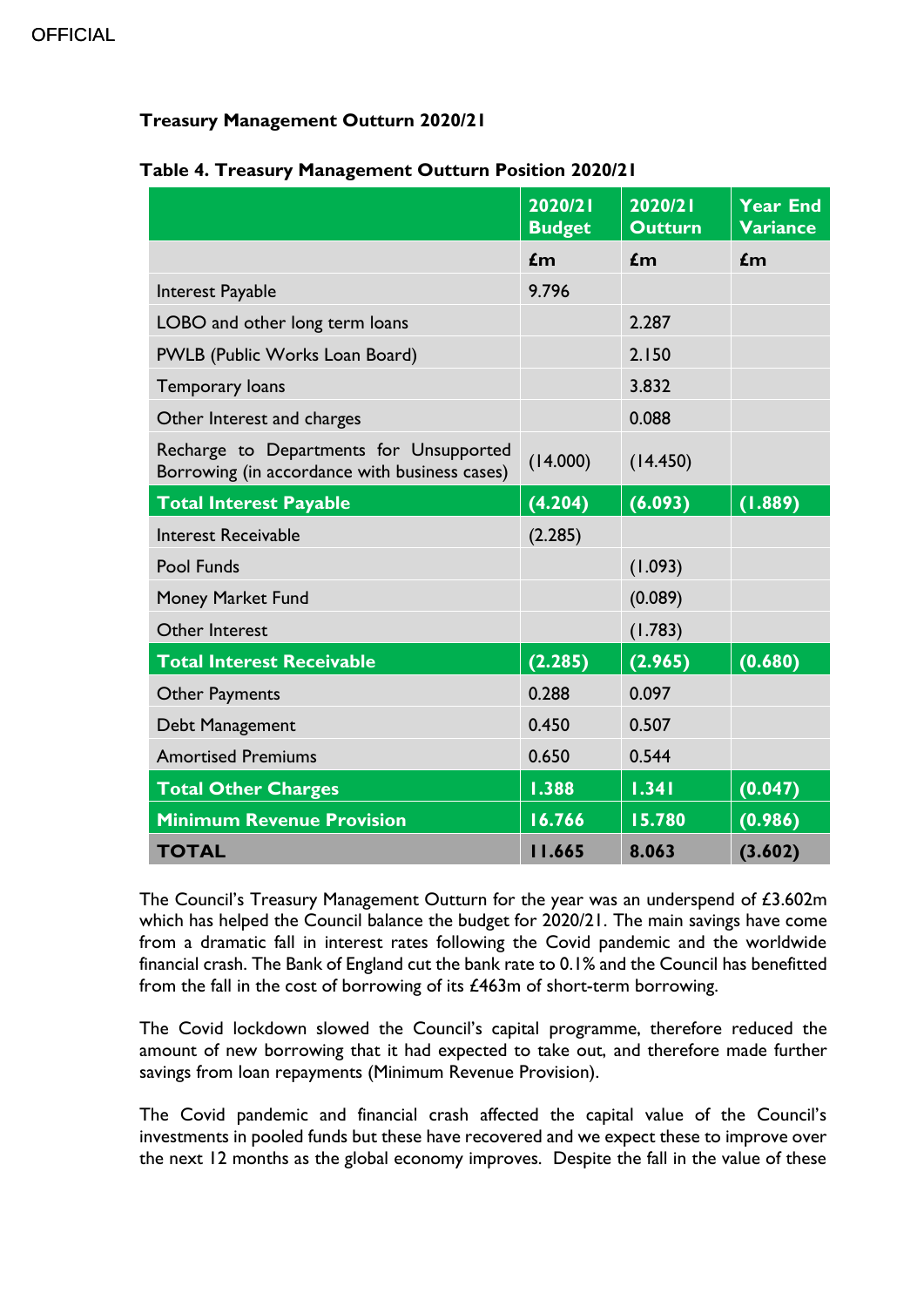funds the investment income has held up and provides the Council a good rate of return against the bank and money market returns of between zero to 0.1%.

The Treasury Management Outturn does not include the returns from the Council's investments in the purchasing commercial assets, as this is included in the Place revenue outturn and referred to in Other Non-Treasury Holdings and Activity section above.

Following the cut in Bank rate from 0.75% to 0.10% in March 2020, the Council had expected to receive significantly lower income from its cash and short-dated money market investments, including money market funds in 2020/21, as rates on cash investments are close to zero percent.

**Money Market Funds (MMF)**: Continued downward pressure on short-dated cash rate brought net returns on sterling low volatility net asset value money market funds (LVNAV MMFs) close to zero even after some managers have temporarily lowered their fees. At this stage net negative returns are not the central case of most MMF managers over the shortterm, and fee waivers should maintain positive net yields, but the possibility cannot be ruled out.

Deposit rates with the Debt Management Account Deposit Facility (DMADF) have continued to fall and are now largely around zero.

The Treasury Management budget is a held as a separate budget under the Finance Department of the Council's General Fund. Whilst interest costs are less than the budget there are a number of factors that contribute to the final position. Whilst the Council not only borrows to finance capital expenditure, it also has to maintain a daily net cash surplus position.

The costs of borrowing to finance 'invest to save' capital schemes is charged to departments. The figures above include the borrowing implications of decisions to utilise the Asset Investment Fund to acquire assets to earn a revenue return which is accounted for in directorate's budgets.

#### **Compliance with Prudential Indicators**

The Section 151 Officer confirms compliance with its Prudential Indicators for 2020/21, which were set in the Treasury Management Strategy 2020/21.

The Following indicators are set and monitored each year:

- **Estimates of Capital Expenditure;**
- **Estimates of Capital Financing Requirement;**
- Gross Debt and the Capital Financing Requirement;
- **Operation Boundary for External Debt;**
- **Authorised Limit for External Debt;**
- Ratio of Financing Costs to Net Revenue Stream ;
- Incremental Impact of Capital Investment Decisions.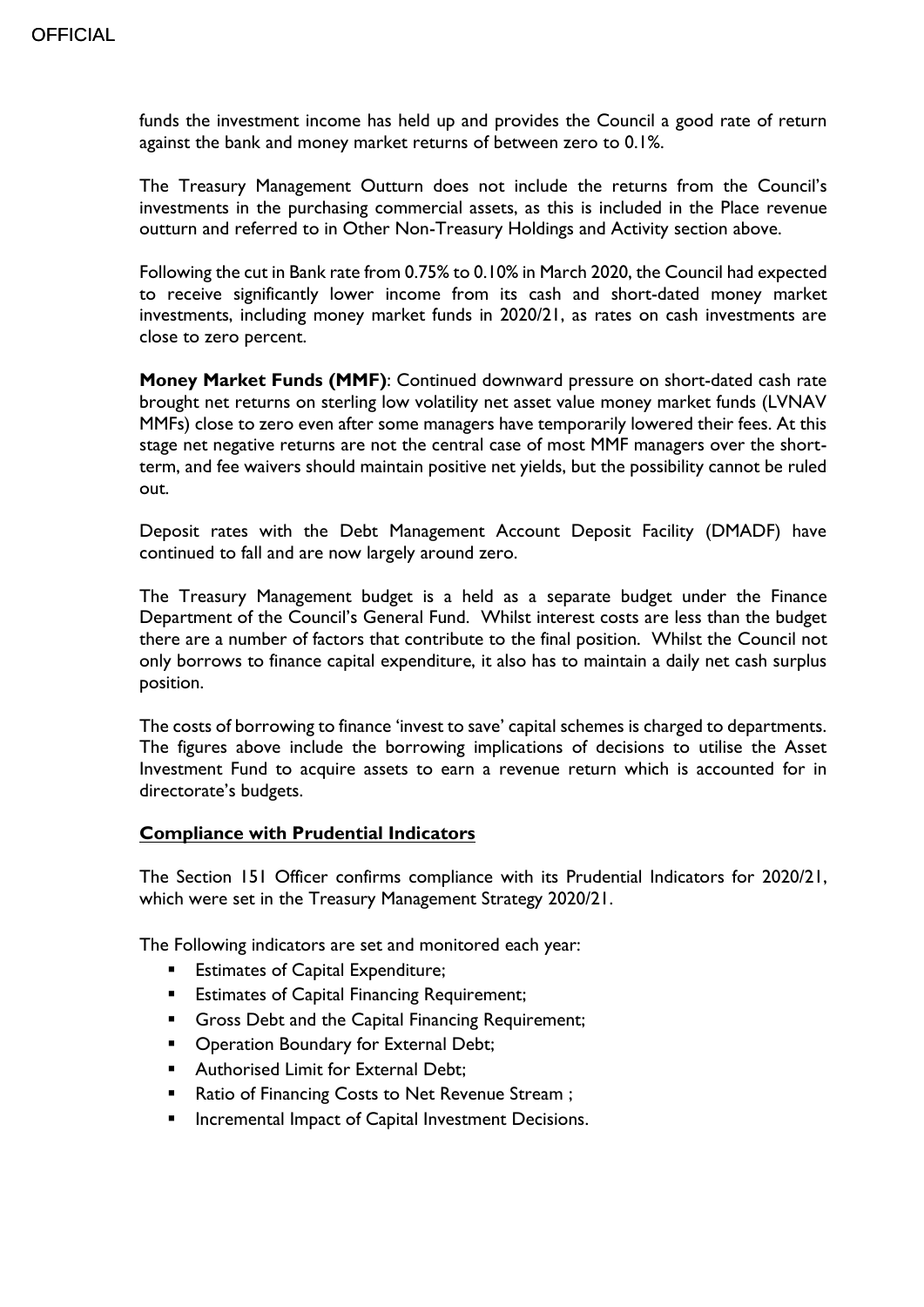## **Treasury Management Indicators**

The Council measures and manages its exposures to treasury management risks using the following indicators.

**Interest Rate Exposures**: This indicator is set to control the Council's exposure to interest rate risk. The upper limits on fixed and variable rate interest rate exposures, expressed as the proportion of net principal borrowed will be:

|                                                   | 2020/21<br>Limit | 2020/21<br><b>Actual</b> | <b>Complied</b> |
|---------------------------------------------------|------------------|--------------------------|-----------------|
| Upper limit on fixed interest rate exposure       | 100%             | 23%                      |                 |
| Upper limit on variable interest rate<br>exposure | 100%             | 77%                      |                 |

Fixed rate borrowings are those where the rate of interest is fixed for the whole financial year or more. Instruments that mature during the financial year are classed as variable rate.

**Maturity Structure of Borrowing:** This indicator is set to control the Council's exposure to refinancing risk. The upper and lower limits on the maturity structure of all borrowing were:

|                                   | <b>Upper</b><br><b>Limit</b> | <b>Lower</b><br><b>Limit</b> | 31.03.2021<br><b>Actual</b> | <b>Complied</b> |
|-----------------------------------|------------------------------|------------------------------|-----------------------------|-----------------|
| Under 12 months                   | 90%                          | 10%                          | 77%                         | $\checkmark$    |
| 12 months and within<br>24 months | 40%                          | $0\%$                        | $0\%$                       | $\checkmark$    |
| 24 months and within 5<br>years   | 40%                          | $0\%$                        | 2%                          | $\checkmark$    |
| 5 years and within 10<br>years    | 50%                          | 0%                           | 2%                          | $\checkmark$    |
| 10 years and above                | 80%                          | 10%                          | 19%                         |                 |

Time periods start on the first day of each financial year. The maturity date of borrowing is the earliest date on which the lender can demand repayment.

**Principal Sums Invested for Periods Longer than 365 days:** The purpose of this indicator is to control the Council's exposure to the risk of incurring losses by seeking early repayment of its investments. The limits on the total principal sum invested to final maturities beyond the period end were:

|                                         | 2020/21 | 2021/21 | 2022/23 |
|-----------------------------------------|---------|---------|---------|
| Limit on principal invested beyond year | £45m    | £50m    | £50m    |
| Actual                                  | £0m     | £0m     | £0m     |
| Complied                                |         |         |         |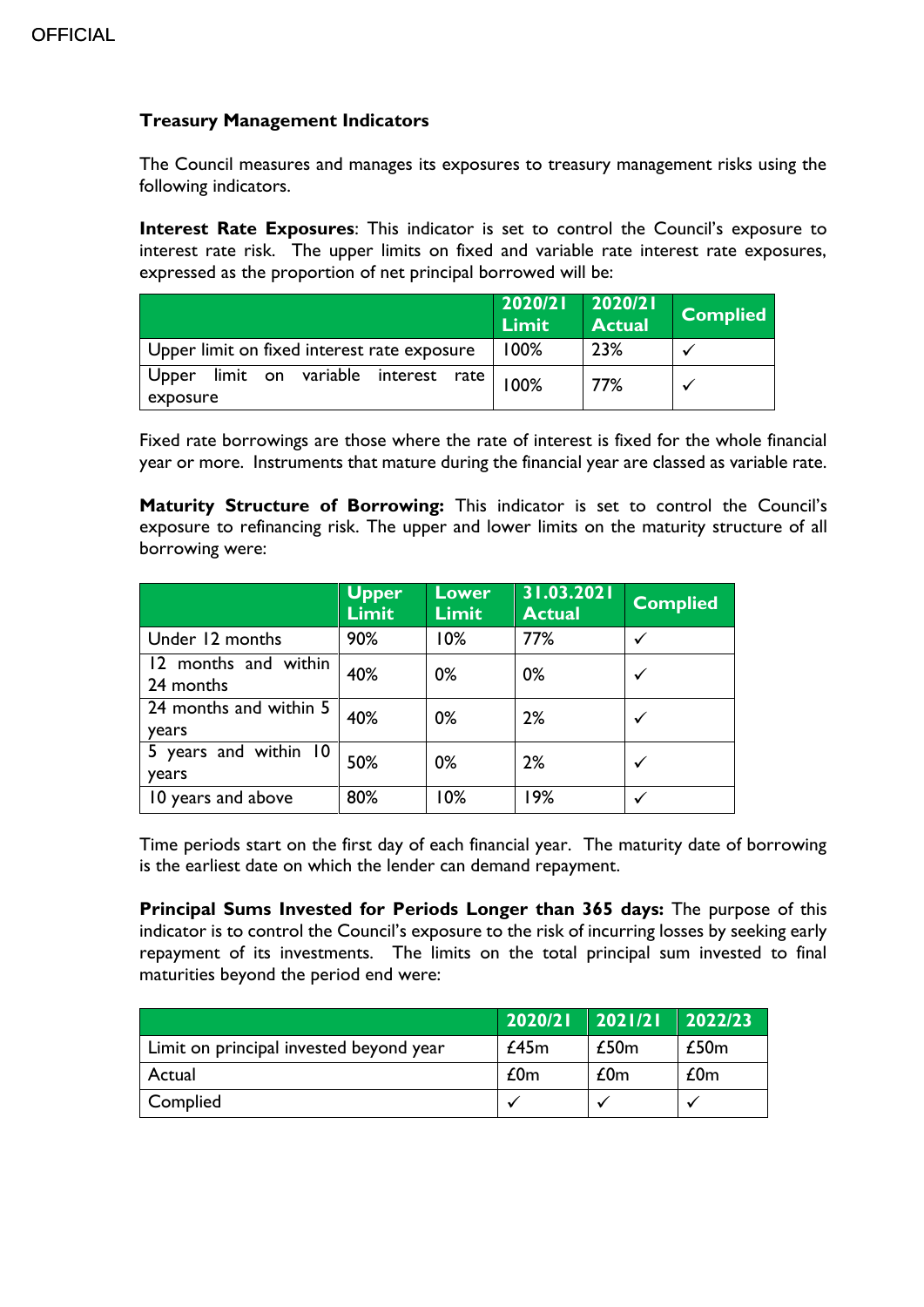**Security:** The Council has adopted a voluntary measure of its exposure to credit risk by monitoring the value-weighted average credit rating of its investment portfolio. This is calculated by applying a score to each investment (AAA=1, AA+=2, etc.) and taking the arithmetic average, weighted by the size of each investment.

|                                 | <b>Target</b> | <b>Actual</b> | <b>Complied</b> |
|---------------------------------|---------------|---------------|-----------------|
| Portfolio average credit rating |               | AA-           |                 |

Liquidity: The Council does not keep large amounts of cash in call accounts so that it reduces the cost of carrying excess cash. To mitigate the liquidity risk of not having cash available to meet unexpected payments the Council has access to borrow additional, same day, cash from other local authorities.

#### **Other**

IFRS 16: CIPFA/LASAAC has proposed delaying the implementation of the new IFRS 16 Leases accounting standard for a further year to 2021/22.

#### **Investment Training**

Officers have undergone the following training during the year all of which have been online:

Arlingclose – Changes to IFRS 9 Impairment of Financial Instruments Arlingclose – Principles of Treasury Management Workshop CIPFA – Implementing new Treasury Management Regulatory Framework Arlingclose – Investments workshop 2020 Arlingclose – Regular financial market updates 2020-21 Grant Thornton - Accounts Closedown Workshops for Local Authority Accountants Arlingclose – Hedge Accounting Training

#### **Prudential Indicators 2020/21**

The Local Government Act 2003 requires the Council to have regard to CIPFA's *Prudential Code for Capital Finance in Local Authorities* (the Prudential Code) when determining how much money it can afford to borrow. The objectives of the Prudential Code are to ensure, within a clear framework, that the capital investment plans of local authorities are affordable, prudent and sustainable and that treasury management decisions are taken in accordance with good professional practice. To demonstrate that the Council has fulfilled these objectives, the Prudential Code sets out the following indicators that must be set and monitored each year.

This report compares the approved indicators with the outturn position for 2019/20. Actual figures have been taken from or prepared on a basis consistent with, the Council's statement of accounts.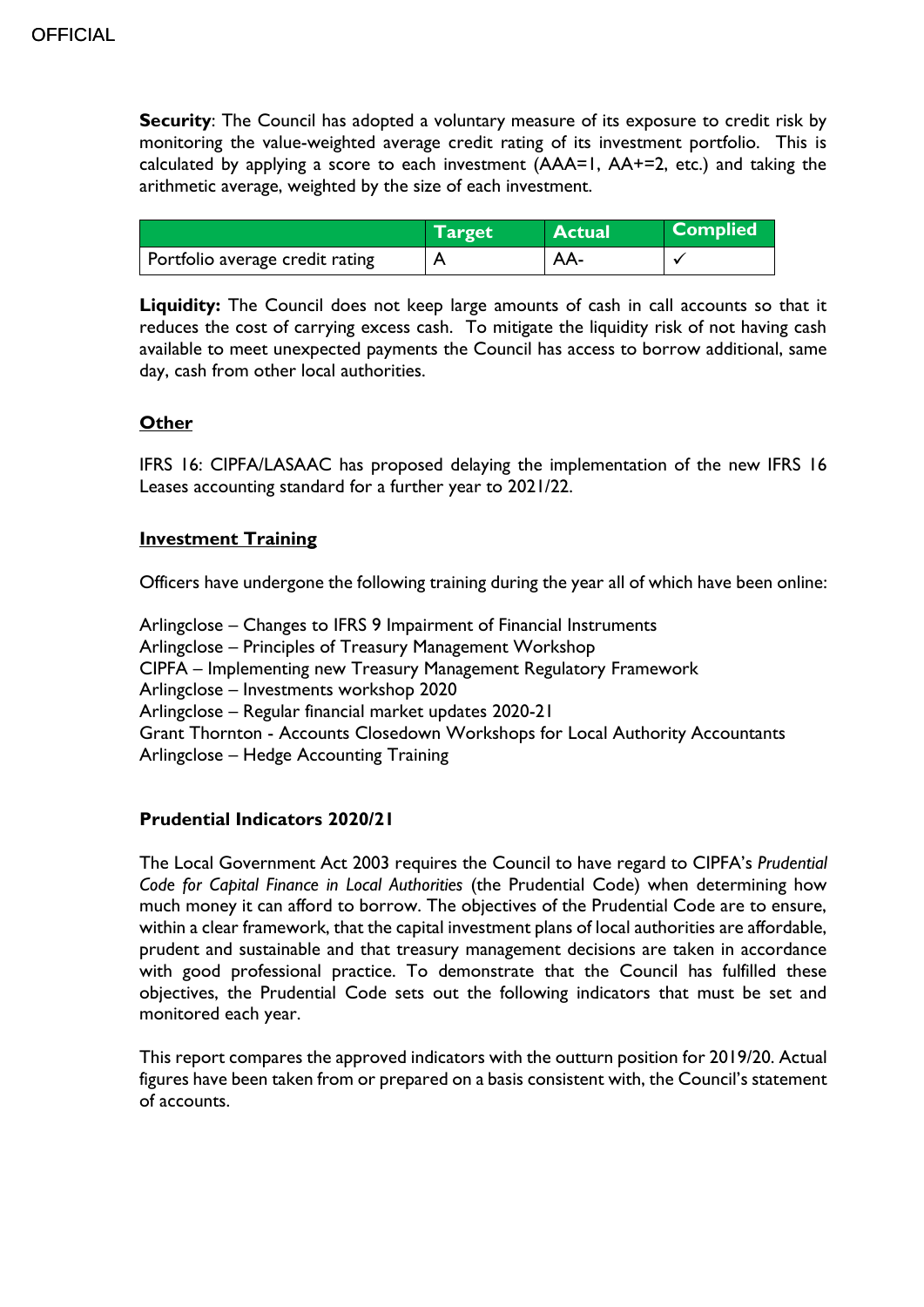**Capital Expenditure:** The Council's capital expenditure and financing may be summarised as follows.

| <b>Capital Expenditure and Financing</b>          | 2020/21<br><b>Actual</b><br>£m |
|---------------------------------------------------|--------------------------------|
| <b>General Fund</b>                               | 105.471                        |
| <b>Total Expenditure</b>                          | 105.741                        |
| Capital Receipts                                  | 1.843                          |
| Grants (e.g. gov't, HLF, LEP, Environment Agency) | 43.724                         |
| Contributions, S106 & CIL (neighbourhood element) | 1.768                          |
| <b>Borrowing</b>                                  | 58.406                         |
| <b>Total Financing</b>                            | 105.741                        |

**Capital Financing Requirement:** The Capital Financing Requirement (CFR) measures the Council's underlying need to borrow for a capital purpose.

| <b>Capital Financing Requirement</b> | 31.03.2021<br><b>Actual</b><br>£m |
|--------------------------------------|-----------------------------------|
| General Fund                         | 565                               |
| Total CFR                            | 565                               |

The CFR fell by £4m in the year to £565m (2020 £569m) from capital expenditure financed by debt outweighs resources put aside for debt repayment.

The increase in CFR shows that the Council is increasing its borrowing to pay for capital expenditure in the city.

**Gross Debt and the Capital Financing Requirement:** In order to ensure that over the medium term debt will only be for a capital purpose, the Council should ensure that debt does not, except in the short term, exceed the total of capital financing requirement in the preceding year plus the estimates of any additional capital financing requirement for the current and next two financial years. This is a key indicator of prudence.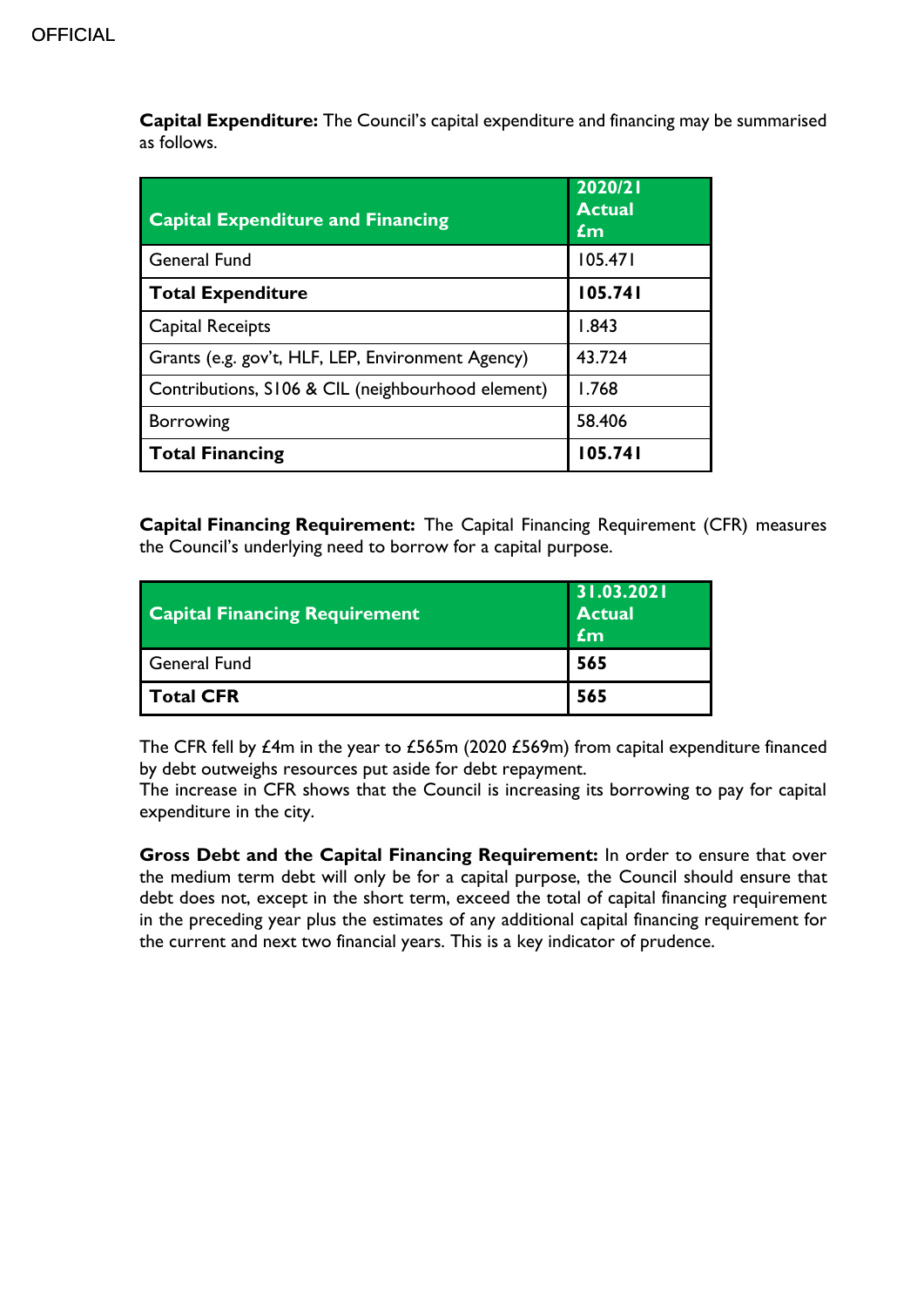|                                                           | 31.03.21<br><b>Estimate</b><br>$\mathbf{f}$ m | 31.03.21<br><b>Actual</b><br>$\mathbf{f}$ m | <b>Difference</b><br>$\mathbf{f}$ m |
|-----------------------------------------------------------|-----------------------------------------------|---------------------------------------------|-------------------------------------|
| Borrowing                                                 | 603                                           | 600                                         | $-3$                                |
| PFI<br>liabilities<br>&<br>other<br><b>Finance leases</b> | 119                                           | 125                                         | 6                                   |
| <b>Total Debt</b>                                         | 722                                           | 725                                         |                                     |

**Actual Debt:** The Council's actual debt at 31 March 2021 was as follows:

The actual debt levels are monitored against the Operational Boundary and Authorised Limit for External Debt below.

**Operational Boundary for External Debt:** The operational boundary is based on the Council's estimate of most likely (i.e. prudent, but not worst case) scenario for external debt. It links directly to the Council's estimates of capital expenditure, the capital financing requirement and cash flow requirements, and is a key management tool for in-year monitoring. Other long-term liabilities comprise finance lease, Private Finance Initiative and other liabilities that are not borrowing but form part of the Council's debt.

| <b>Operational Boundary</b> | 31.03.21<br><b>Boundary</b><br>$f_{\rm m}$ | 31.03.21<br><b>Actual</b><br><b>Debt</b><br>£m | <b>Complied</b> |
|-----------------------------|--------------------------------------------|------------------------------------------------|-----------------|
| <b>Borrowing</b>            | 875                                        | 603                                            |                 |
| Other long-term liabilities | 135                                        | 125                                            |                 |
| <b>Total Debt</b>           | 1010                                       | 728                                            |                 |

**Authorised Limit for External Debt:** The authorised limit is the affordable borrowing limit determined in compliance with the Local Government Act 2003.

It is the maximum amount of debt that the Council can legally owe. The authorised limit provides headroom over and above the operational boundary for unusual cash movements.

| <b>Authorised Limit</b>     | 31.03.21<br><b>Boundary</b><br><b>Em</b> | 31.03.21<br><b>Actual</b><br><b>Debt</b><br>£m | Complied     |
|-----------------------------|------------------------------------------|------------------------------------------------|--------------|
| <b>Borrowing</b>            | 950                                      | 603                                            | $\checkmark$ |
| Other long-term liabilities | 45                                       | 125                                            |              |
| <b>Total Debt</b>           | 1095                                     | 728                                            |              |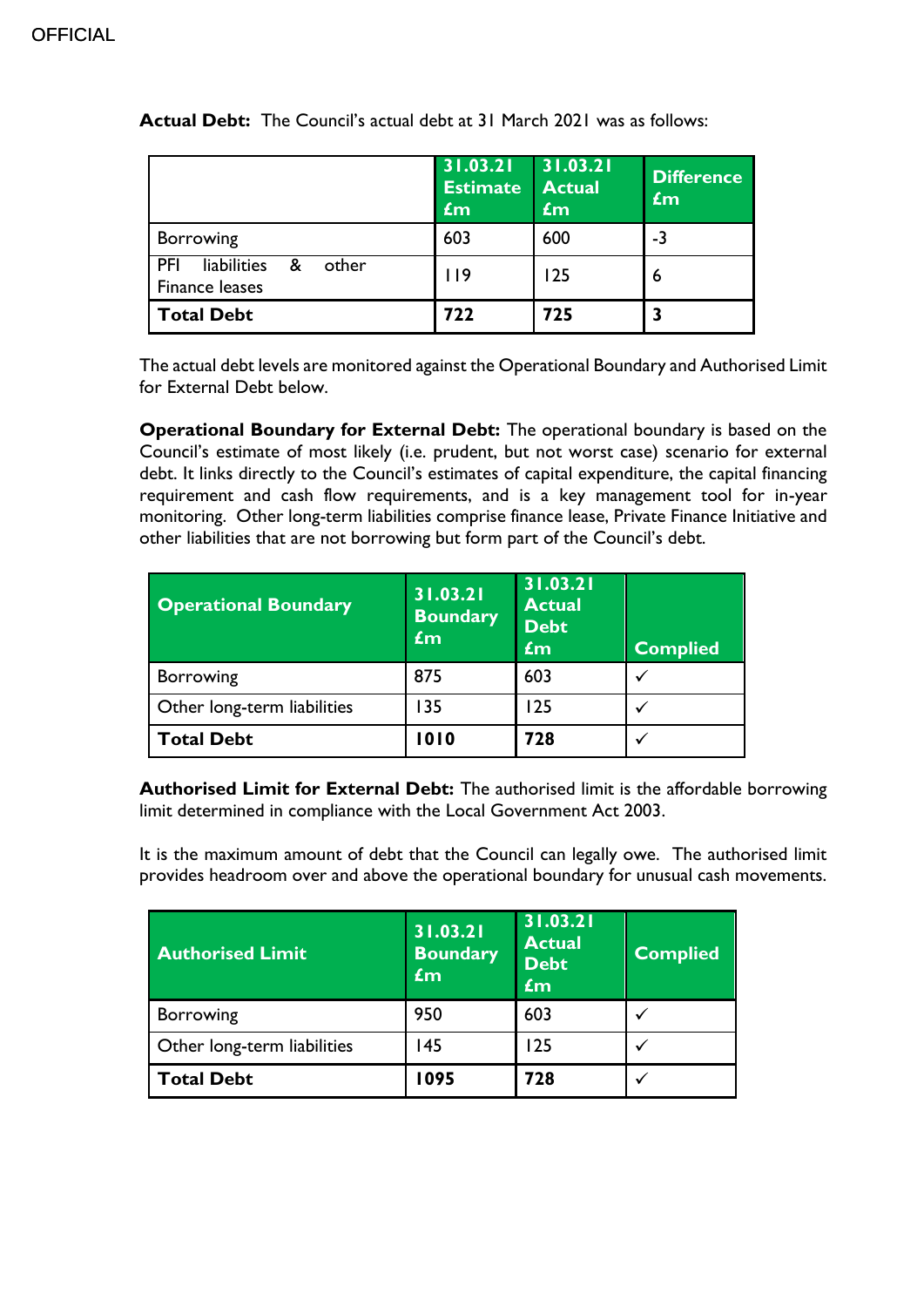#### **Other**

CIPFA consultations: In February 2021 CIPFA launched two consultations on changes to its Prudential Code and Treasury Management Code of Practice. These follow the Public Accounts Committee's recommendation that the prudential framework should be further tightened following continued borrowing by some authorities for investment purposes. The revised codes are yet to be released. However, from feedback documents the following changes are likely:

Prudential Code:

- Clarification and definitions to define commercial activity and investment, and that an authority must not borrow to invest for the primary purpose of commercial return.
- Defining acceptable reasons to borrow money: (i) financing capital expenditure primarily related to delivering a local authority's functions, (ii) temporary management of cash flow within the context of a balanced budget, (iii) securing affordability by removing exposure to future interest rate rises and (iv) refinancing current borrowing, including replacing internal borrowing.
- Proportionality will be included as an objective; new indicators for net income from commercial and service investments to net revenue stream.
- A specific objective around commercial investment with the intention of embedding good practice across authorities.

Treasury Management Code:

- - Inclusion of the liability benchmark as a mandatory treasury indicator.
- Implementation of a treasury management knowledge and skills framework.
- - Incorporating ESG issues as a consideration within TMP I Risk Management.

#### **Outlook for the remainder of 2021/22**

The medium-term global economic outlook has continued to improve with the rollout of vaccination programmes. The UK has continued to benefit from its initial rapid vaccine rollout and has shifted focus onto second vaccinations to increase protection to counter a third wave of Covid variant.

The opening up of the UK economy in Q2/Q3 will continue to prompt a sharp increase in GDP.

While downside risks seem to have fallen somewhat after recent trends in GDP and labour, the upside risks remain relatively balanced with the MPC reiterating its commitment not to tighten policy until there is clear evidence that the recovery is eliminating spare capacity in the economy.

Inflation has moved above the Bank of England's 2% target. Alongside the increase in commodity prices, the MPC has acknowledged the prospect of a sharper upturn in inflation, with the potential CPI could rise above 3% in the coming months. However, the nature of the commodity price rise and the base effect easing, this is likely a more transitory effect.